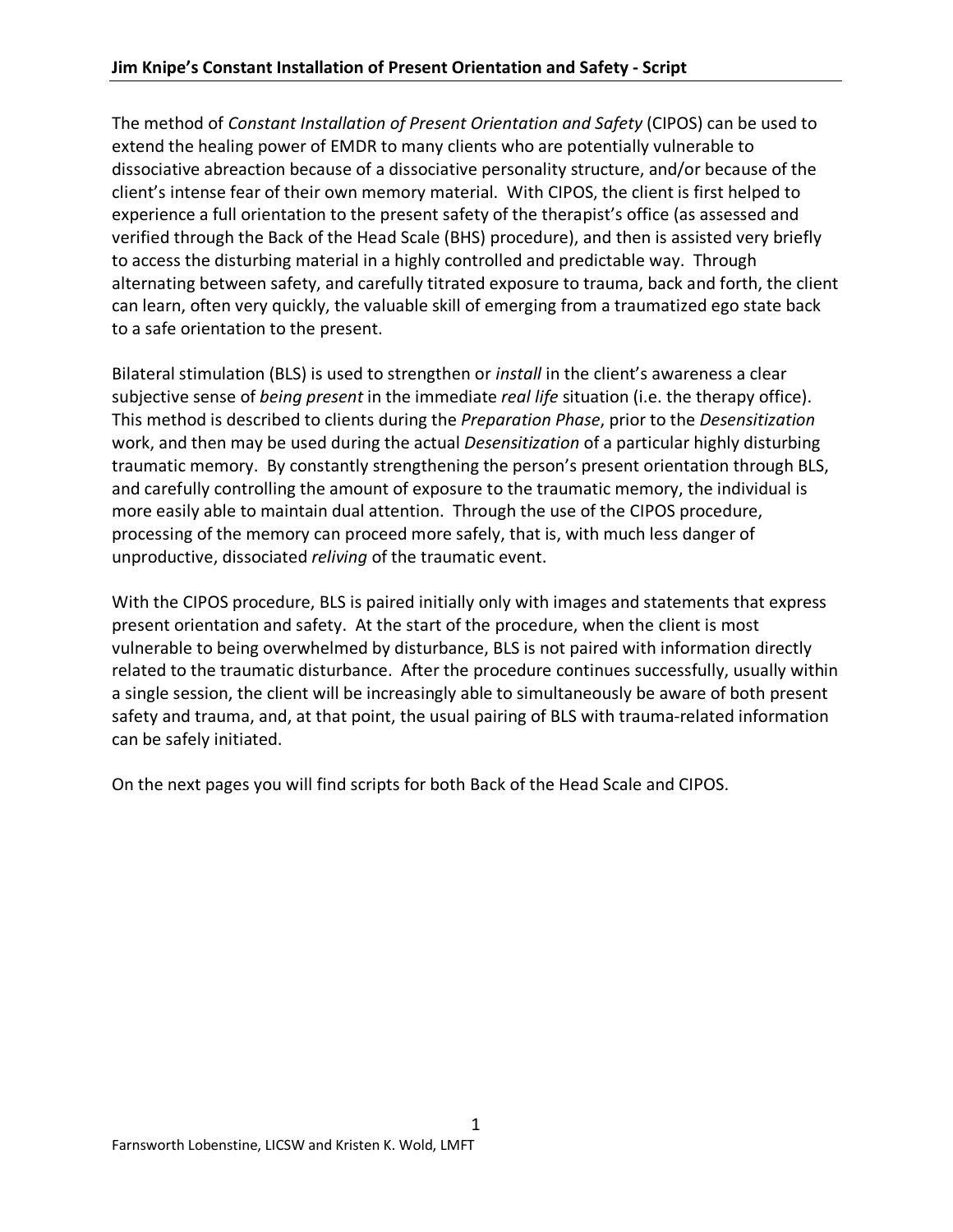# **Back of the Head Scale (BHS) Script**

The BHS is a way to measure the extent to which the client is oriented to the safety of the present moment. Knipe recommends the utilization of the BHS regularly during CIPOS as a way to assess for level of dissociation during the procedure. The script Knipe provides for using BHS is below:

Therapist and client should participate in the following:

Think of a line that goes all the way from here (extend your arm about 14 inches in front of your face), running right from my fingers to the back of my head. Now you do the same.

Now where your hand is now means that you are completely aware of being present here with me in this room, that you can easily listen to what I am saying and that you are not at all distracted by any other thoughts.

Now move your hand to the back of your head. Now let that mean that even though your eyes are open, in your mind you are completely in a memory from the past.

*(Since even mentioning the trauma memory may, for some clients, create some additional loss of present orientation, I recommend repeating the description of the scale, using a tone of voice that is calm and matter-of-fact).* 

The place out here (with arm fully extended) means you are completely present; the other place at the back of your head means you are in the memory. Provide me with an idea of where you are on this line right now.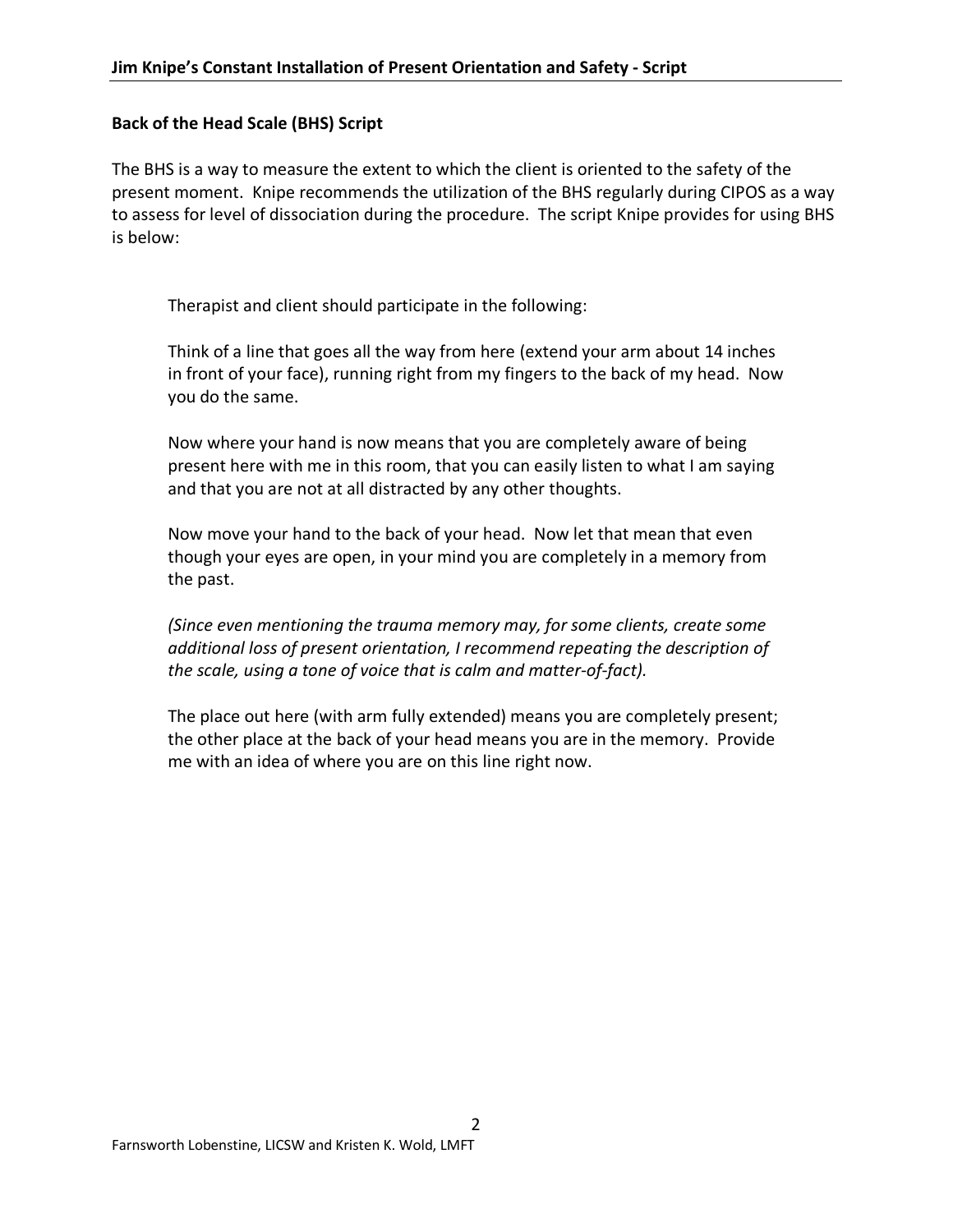# **CONSTANT INSTALLATION OF PRESENT ORIENTATION AND SAFETY SCRIPT**

#### **The CIPOS steps are as follows:**

1. Provide an overview of the process to the client so they can understand what to expect and can provide consent.

#### *Permission*

2. Obtain full permission from the client to work on the highly disturbing memory in a gradual and safe way, with ample time in the therapy session to complete the work regardless of whatever unexpected traumatic material may emerge during processing. With clients who have dissociated ego states, it is necessary to also ask for and obtain permission *from any other parts that are involved in this memory*. If some parts of the system do not wish to participate, that is fine, but there should be a commitment from the whole system to allow processing of the memory.

Since the way to ask the system for permission can be quite variable, with the words for one may not necessarily be appropriate for another, the following is only a suggestion to give you an idea of what to say. These words can be modified according to the needs of your client.

**"***I would like to ask all parts of the mind who are involved in this memory for permission to work on this today. Is this okay with all of you?"*

# *Safety*

3. As with any therapy intervention, it is important that the client be aware of the *objective* safety of the therapist's office. If the client seems unsure of the physical or interpersonal safety of the present situation, this issue should be addressed directly. Sometimes it is necessary, through observations, questions, and discussion, to help the client see that the fears that are being experienced in the present actually are the direct result of a past event, one which ended long ago and, often, took place far away. This cognitive orientation to present reality does not necessarily have to be accompanied by feelings of safety, but it should be clearly established in the client's intellectual understanding.

If the client is uncertain about the actual safety of your office, fears and concerns, including transference and counter-transference issues, should be explored and resolved before attempting trauma work. If, on the other hand, the therapist is simply unsure about the client's degree of contact with the reality of the safe office, the questions in step 4 can be asked to clarify the situation.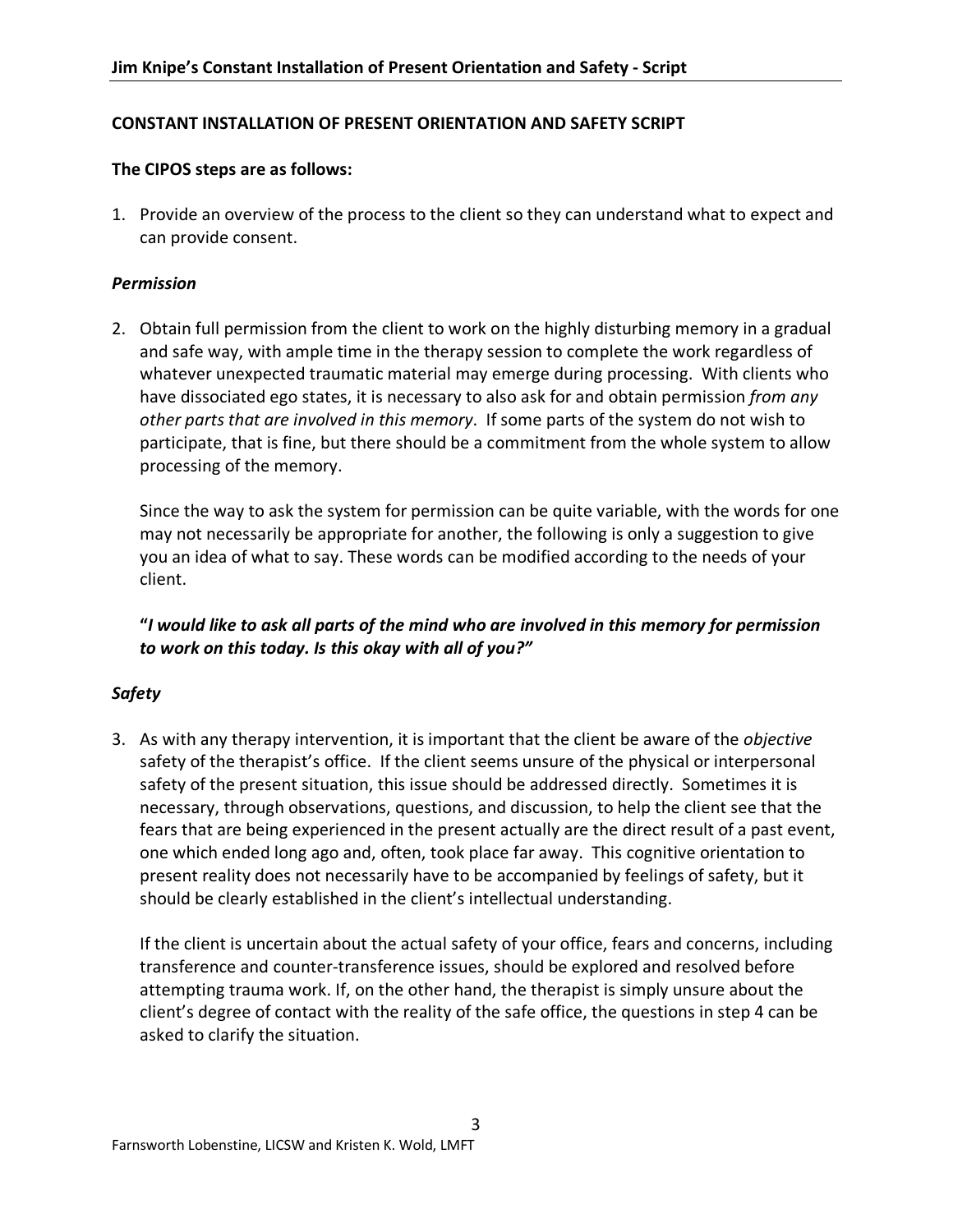# *Strengthening Present Orientation*

4. To assess and further strengthen the person's sense of present orientation, the therapist may ask a series of simple questions relating to the client's present reality in your office, with each client answer followed by a short set of eye movements. When the client responds to these *simple questions*, the therapist says, "*Think of that*," and initiates a short set of EM.

The therapist can chose questions that are appropriate to the client and/or make ones that are suitable for the same goal of grounding the client in the office. Sample questions are the following:

"*Where are you right now, in actual fact***?" "***Think of that*" and do a short set of BLS.

"*What do you think of that picture over there*?" "*Think of that***"** and do a short set of BLS

"*Can you hear the cars going by outside*?" "*Think of that*" and do a short set of BLS

"*How many tissue boxes do I have in this room*?" "*Think of that*" and do a short set of BLS.

The therapist can use the above questions or add relevant questions for the client. In this way, the client's subjective sense of being present is strengthened.

# "*What's good about being here right now, instead of somewhere else*?"

Of course, it is much better to be in the relatively safe present than to be reliving a traumatic event, so (usually without much direction) the client is able to say something like, "*I am comfortable here."* Or, *"I know I am safe here,"* and this positive information can then be strengthened with additional BLS.

# "*Go with that*."

If the client is confused about why the therapist is asking these simple questions, the purpose can be explained.

"*A firm grounding in present reality is an essential precondition for the use of EMDR to resolve old disturbing memories. The way EMDR works is, 'One foot in the present; one foot in the past'."*

4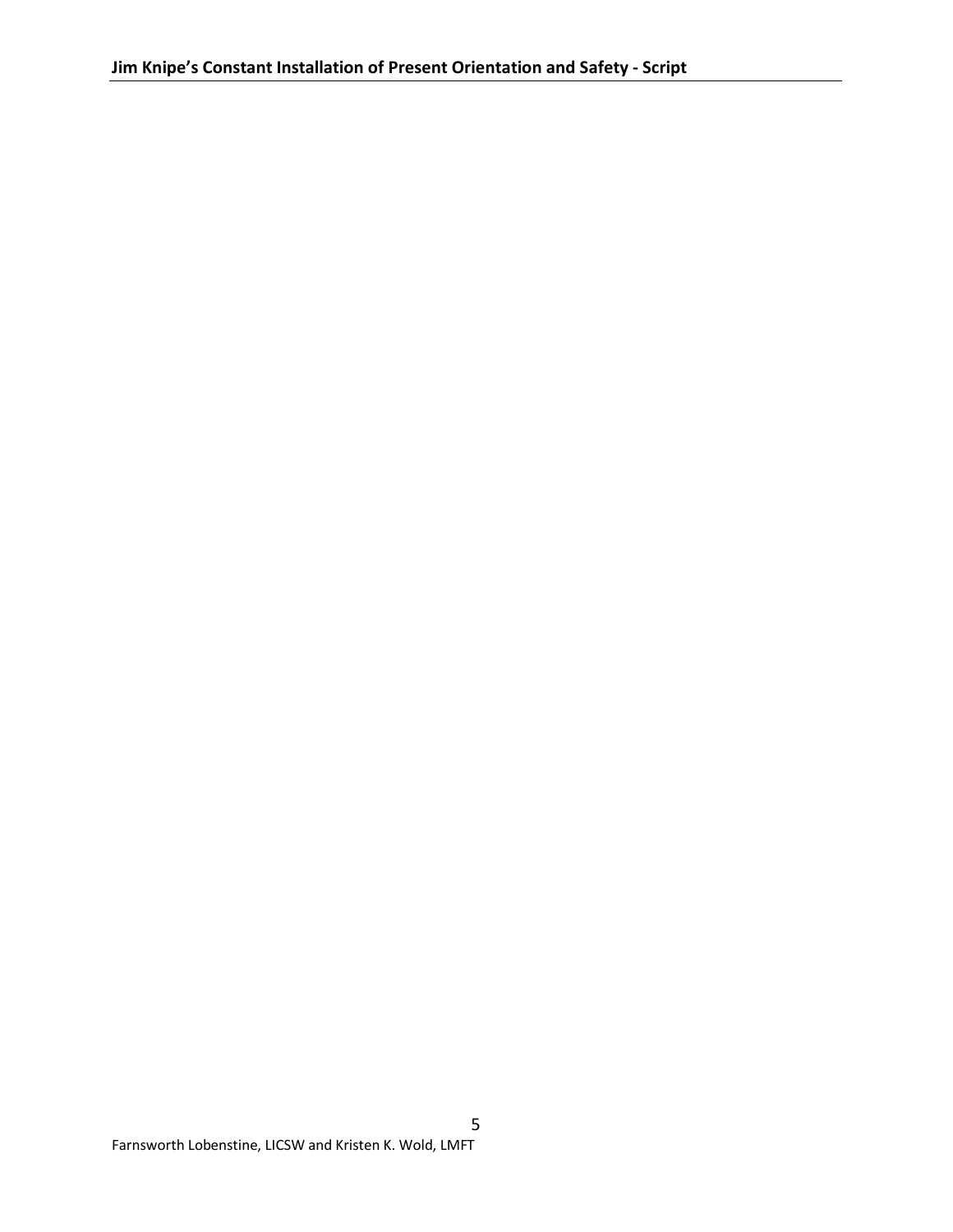One particularly useful method of assisting the client in orienting to present time is to engage in a game of "catch" with a pillow or a tissue.

## *"Can you catch this pillow?"*

*"Good. Now toss it back. That's right* (repeated 1-10 times, as necessary)."

*"Where are you on the line now* (Back of the Head Scale)**?"**

Or, ask the client to "*Take a drink of water*." Or, "*Hold this drop of water/ice cube in your hand*." Or, "*Hum a song and then count to ten*", etc.

The game of *catch*, in particular, seems to quickly and reliably reverse the *derealization* experience in many clients. The action of tossing an object back and forth pulls the person back to the present. Playing catch is an easily performed task, and seems to require the individual to neurologically activate the orienting response (OR) in order to follow the trajectory of the tossed object. We can speculate that this procedure reciprocally inhibits (Wolpe, 1958) the activation of excessive traumatic material, which in turn allows the client to be more aware of the actual safety of your office. Other similar procedures are taking a drink of water, holding a drop of water or an ice cube in the hand, or alternately humming a song and counting to ten. Each of these procedures can bring about a *state change* back to orientation to present safety, which then empowers the client to be able to proceed with processing trauma material.

# *The Back of the Head (BHS) scale and CIPOS.*

5. Through the use of the BHS, the therapist is able to assess the effectiveness of the CIPOS interventions. In this way, it can be insured that the client is remaining sufficiently grounded in emotional safety, so that reprocessing of the trauma can occur. The BHS is a way of making sure the client remains safely in the zone of *dual attention*: continuing connection with present safety while accessing traumatic memory information.

By engaging the client in a CIPOS question and action, then asking the client to bring into awareness where he/she is in present time, according to the BHS, the therapist and the client are able to know if the client is sufficiently present to begin or to continue trauma processing. Seen from another angle, this procedure allows both therapist and client to monitor whether the client is experiencing derealization due to high levels of intrusive, post-traumatic disturbance in present time, if the client is beginning to move into a state of *derealization* and if the client has *derealized*. This information informs the next step of the therapy. If the client is in a state of *derealization* or going into one, the therapist works to engage the client back into present time. If the client is experiencing sufficient orientation to in present time, for a sufficient amount of time based on the therapist's judgment, and the agreement of the client, they can proceed to do some trauma work.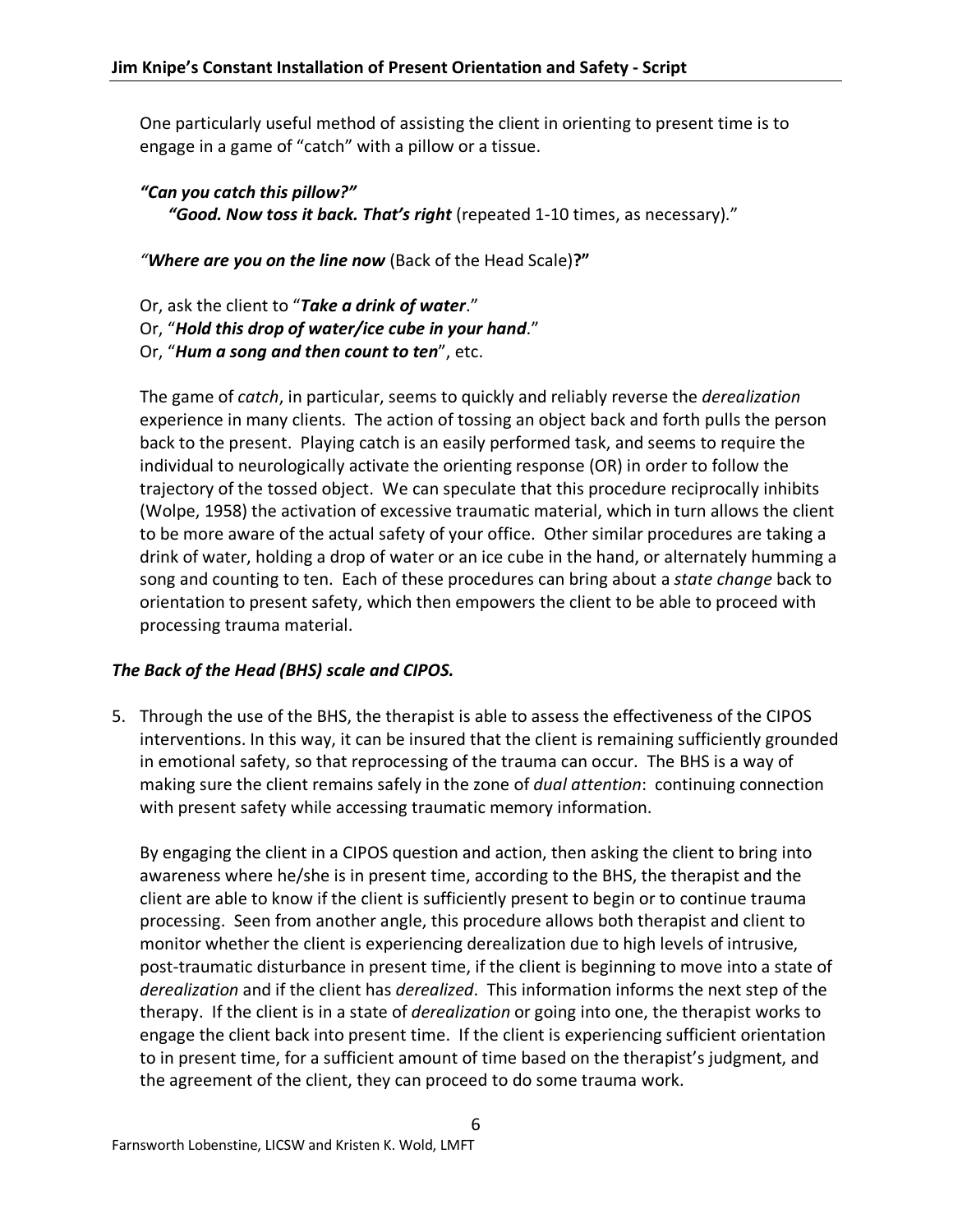## *Beginning trauma-work slowly*

6. When present orientation is sufficiently established:

*In a few moments would you be willing to close your eyes and go into that memory for just a few seconds (2-10) – maybe just 2 seconds? I will keep track of the time on my watch/phone (hold up your watch/phone to make this clear and concrete). When the 2 seconds is over, I'll say "Just open your eyes and come back here into the room."*

*"Good. Go ahead and do this for* **\_\_\_\_\_(**state how many seconds) *seconds***."**

Keep track of the time. This is essentially a carefully controlled dissociative process. Immediately following the end of this period of seconds, use soothing but repetitive and emphatic words as in the following:

*Come back into the room now. OK, now come back here, just open your eyes, find your way back here now, that's right, just open your eyes.*

# *Importance of encouragement*

7. At this point, give encouragement such as:

# *Good* or *That's right*.

Then resume the CIPOS intervention.

## *Where are you right now, in actual fact?? Go with that* (do a short set of BLS).

The CIPOS interventions are continued until the client is able to report, using the BHS, that she is oriented once again towards the present reality of your office. At this point, Step 6 (trauma-work) can be repeated. The idea is to go back and forth between pairing *Present Safety* with BLS and then experiencing the trauma for 2-10 seconds with no BLS.

8. As this process continues, the client develops increasing ability to "stay present" as well as greater confidence and a sense of emotional control in confronting the disturbing memory. This opens the door to the use of *EMDR Standard Procedure* and directly pairing bilateral stimulation with traumatic material.